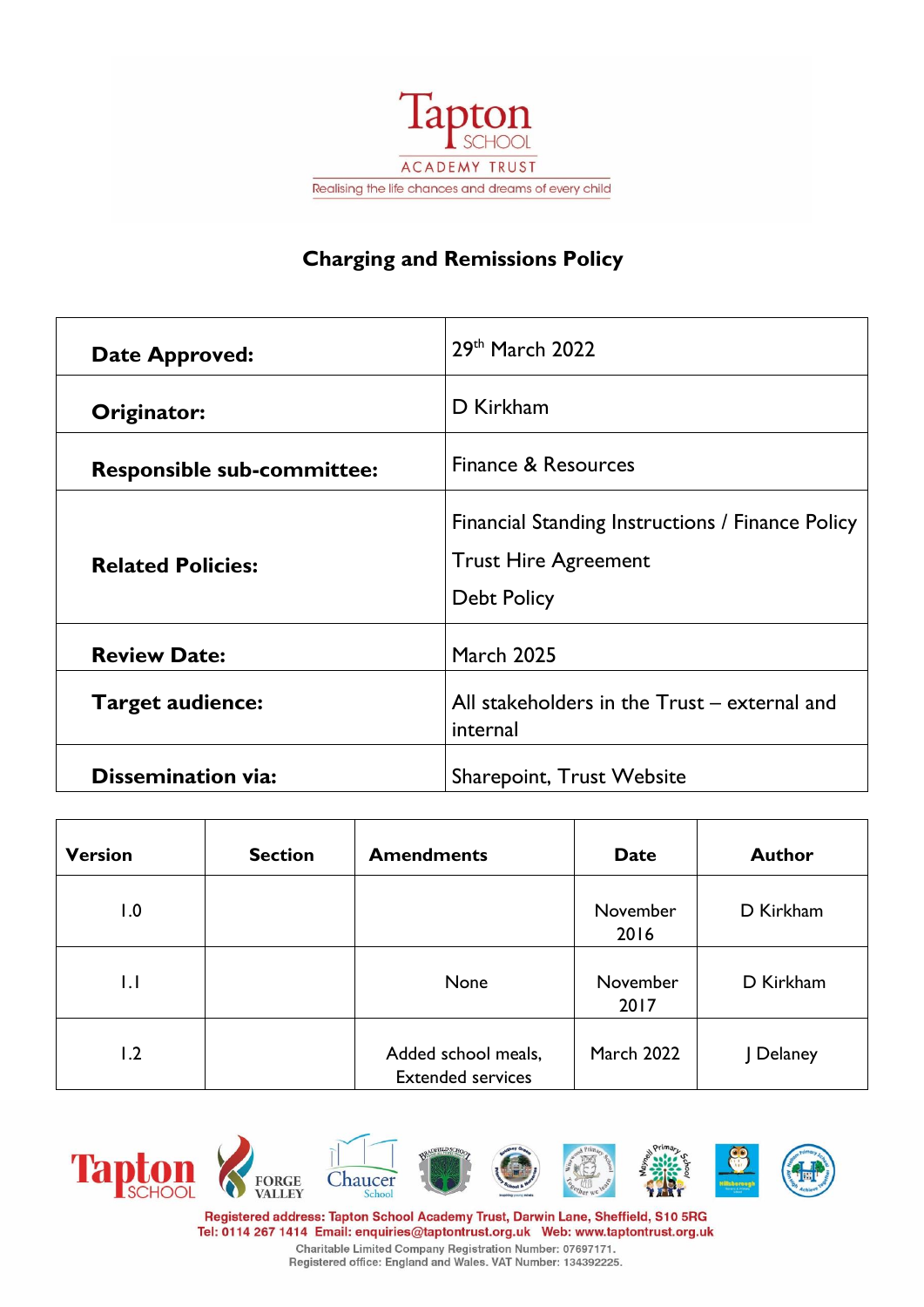# **Contents**

| 2.1              |  |
|------------------|--|
| 2.2 <sub>2</sub> |  |
|                  |  |
|                  |  |
|                  |  |
|                  |  |
|                  |  |
|                  |  |
|                  |  |
|                  |  |
|                  |  |
|                  |  |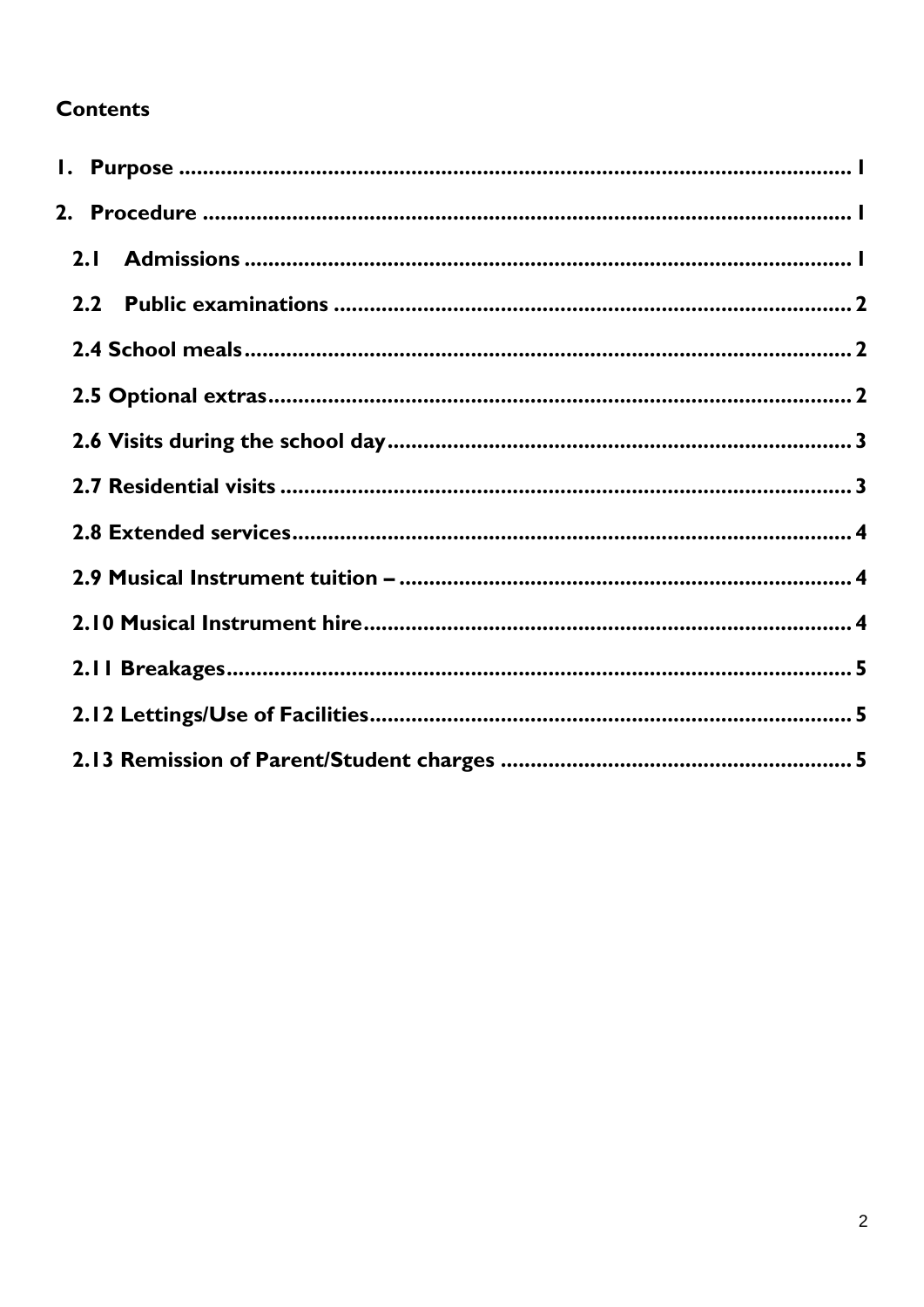## <span id="page-2-0"></span>**1. Purpose**

This policy applies to charges made by the Trust.

Legislation allows Trusts to charge for certain activities and the Education Act 1996 requires the Trust to set out its policy on charging students to participate in school activities.

By law, students may not be charged for taking part in activities that take place during the school day. Instrumental and vocal music tuition is an exception to the rule that 'all education provided during school hours must be free.'

Parents may be asked for voluntary contributions but if they are unable to 'contribute', their child should not be prevented from participating should the activity go ahead. In any request for voluntary payments, it must be clear that:

- There is no obligation to make any contribution and
- That pupils will not be treated differently according to whether or not their parents have contributed towards the planned activity.

## <span id="page-2-1"></span>**2. Procedure**

## **All income must be processed and accounted for in line with the Trust finance policy.**

## <span id="page-2-2"></span>**2.1 Admissions**

No charge shall be made in respect of admission unless it is for the purpose of education for persons over compulsory school age or teacher training

## **2.2 Provision of education**

No charge shall be made in relation to the education of registered pupils where education is provided during school hours with the exception of music tuition (see section 2.9).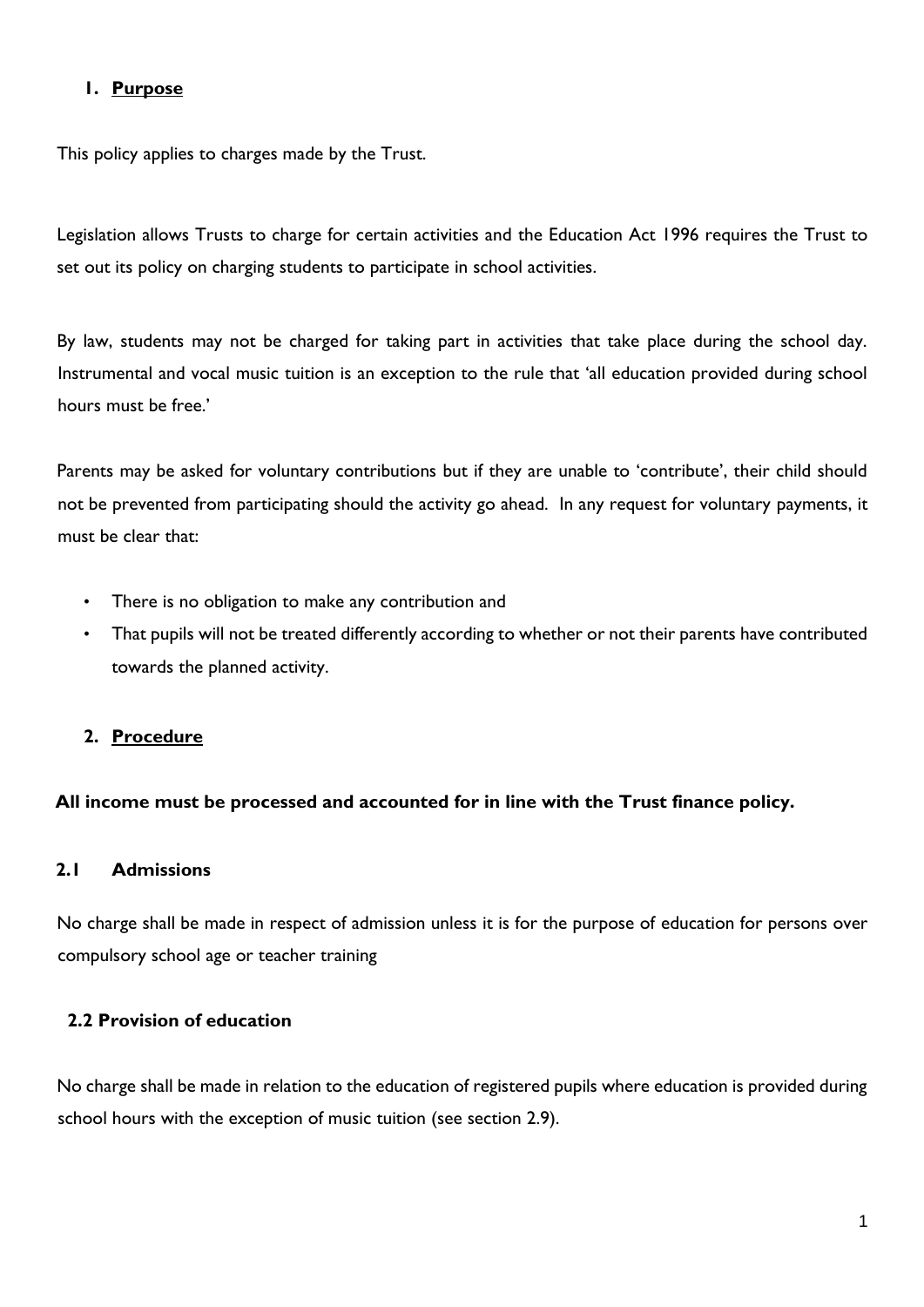When education is provided outside of the normal school hours, no charge shall be made provided it is required as part of the syllabus/curriculum.

The school may charge persons who are not registered pupils at the school for education provided or for facilities used by them belonging to the school.

We may charge for

- Books and materials the student wishes to keep (we will advise of the cost in advance).
- Optional extras (see section 2.5).
- Music or vocal tuition (see section 2.9).

## <span id="page-3-0"></span>**2.2 Public examinations**

No charge shall be made in respect of the entry of a registered pupil.

Charges are applied for the entry of a student for an examination for which they have not been prepared by the Trust.

Entry for resit examinations is also subject to charge. Where a student has paid for an examination re-mark and the new grade exceeds the original, then a refund is made for the fee.

## <span id="page-3-1"></span>**2.4 School meals**

There is no charge for children who are entitled to free school meals or infant free school meals. Pupils who are not entitled to free school meals will be charged.

## <span id="page-3-2"></span>**2.5 Optional extras**

Charges may be made for optional extras including:

- Education provided outside school hours that is not part of the school curriculum; part of a syllabus for a prescribed public exam that the school is preparing the pupil for or part of religious education (this includes the cost of related books, instruments, equipment or activities).
- Exam fees (if the pupil has not been prepared for the exam by the school).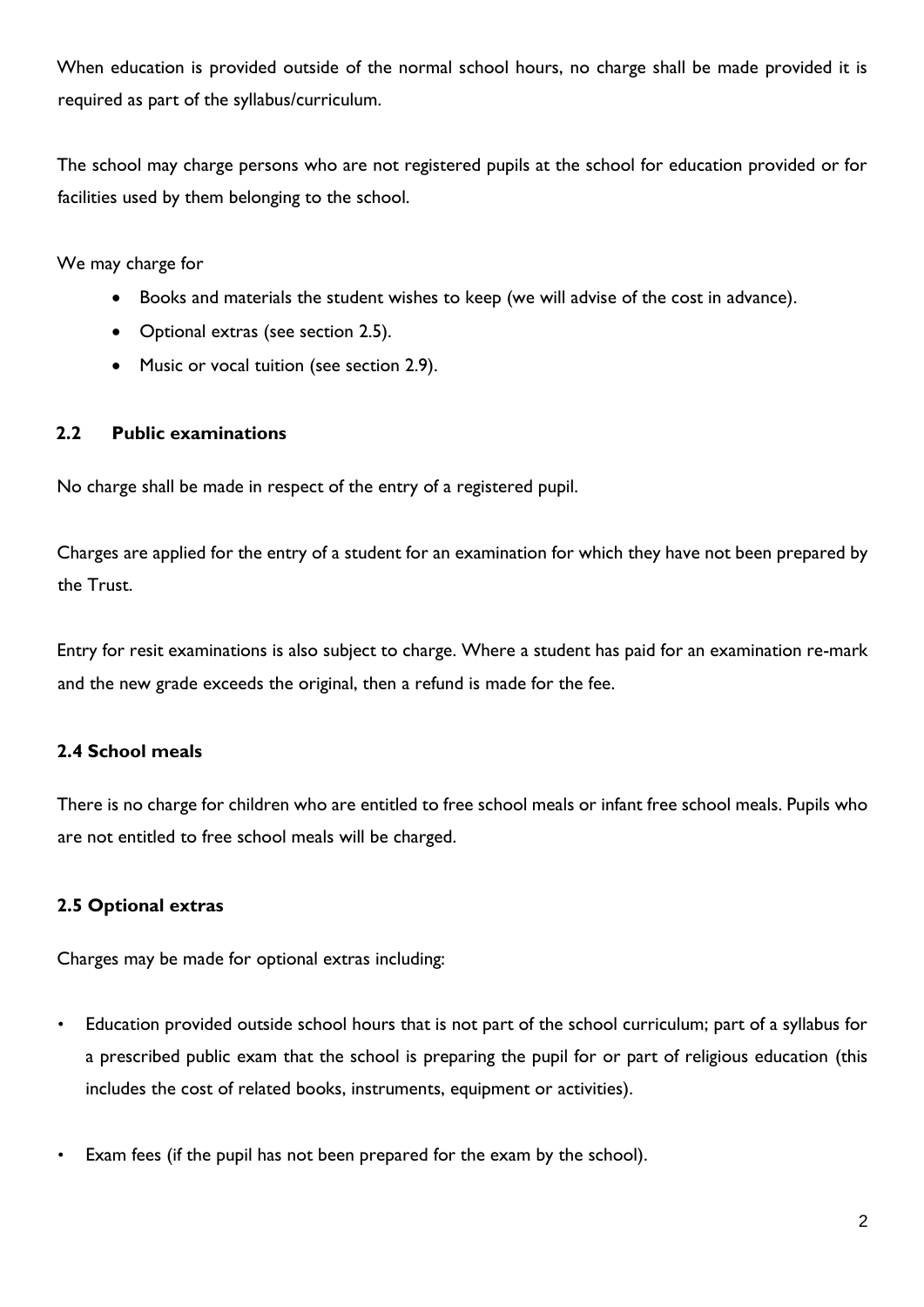- Board and lodging on a residential visit.
- Transport provided in connection with an optional extra /residential visit.
- Extended day services e.g. breakfast clubs, after school clubs.

The cost charged will not exceed the cost of providing the optional extra.

Participation in any optional extra activity will be on the basis of parental choice and a willingness to pay the charges. The Trust will need to have the agreement of parents before organising the provision of an optional extra where charges will be made.

Parents who can prove they are in receipt of certain benefits may be exempt from paying this cost (see 2.13).

## <span id="page-4-0"></span>**2.6 Visits during the school day**

A voluntary contribution will be requested to cover the cost of educational visits and other activities.

If a parent is unwilling or unable to pay their child will not be discriminated against, however, where the level of non-payment renders a trip financially unviable consideration will be given to cancellation.

## <span id="page-4-1"></span>**2.7 Residential visits**

Where at least half of the time away from home is not normal school time and/or where the work undertaken is not an integral part of the curriculum, examination course or part of religious education, the trip can be classified as 'an optional extra'.

Any charge in respect of an optional extra requires parental agreement and willingness to meet the charges.

Where more than half of the time away from home is classed as part of the normal school day a charge will be raised to cover the cost of board and lodgings. A voluntary contribution will also be sought to cover the cost of staffing/transport and materials where appropriate.

Where the level of non-payment renders a trip financially unviable consideration will be given to cancellation.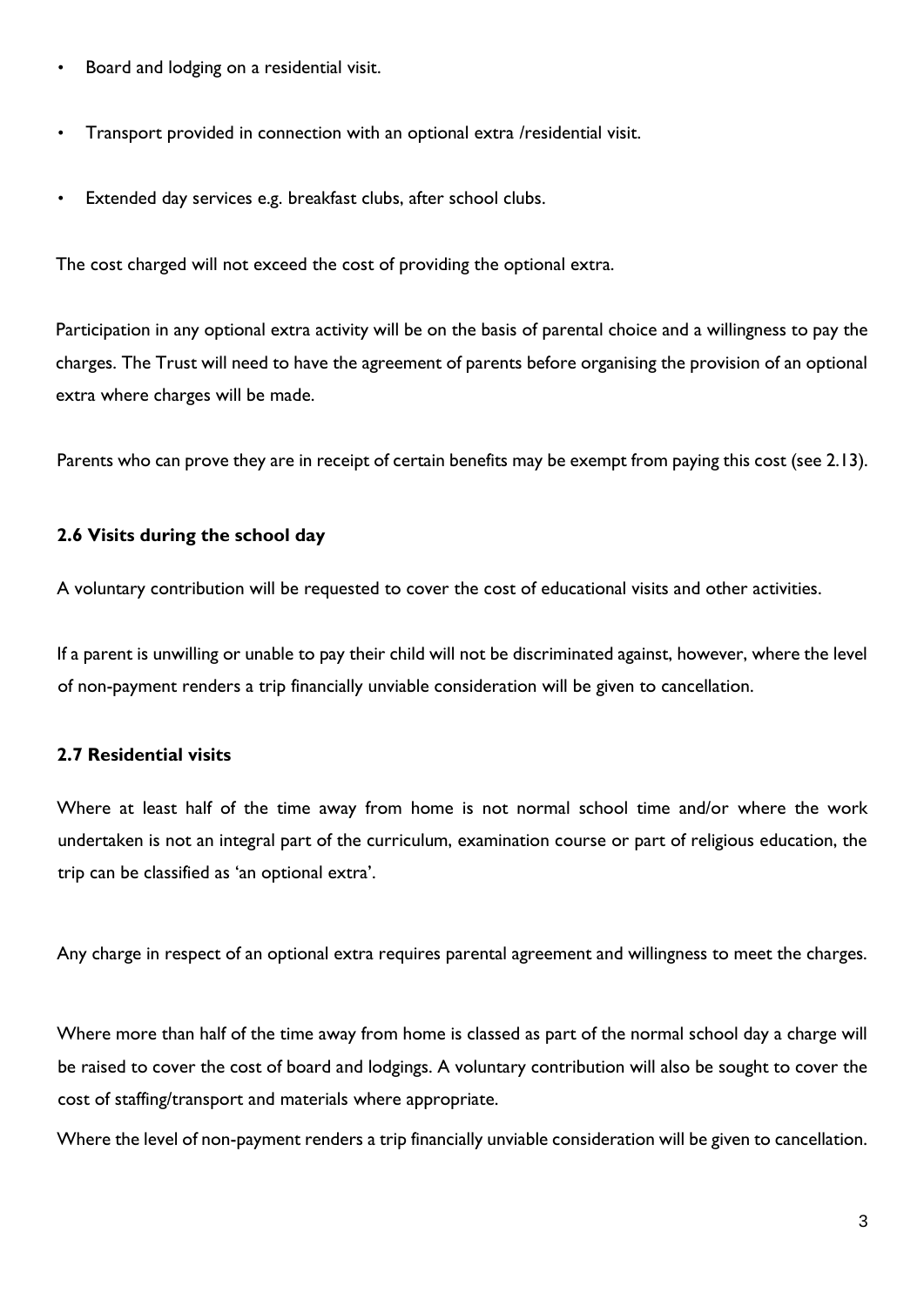Parents who are in receipt of any of the allowances listed on [Apply for free school meals -](https://www.gov.uk/apply-free-school-meals) GOV.UK [\(www.gov.uk\)](https://www.gov.uk/apply-free-school-meals)

have the right to claim free board and lodgings by completing a 'hardship application form' which can be found on the school website or requested from school reception.

## <span id="page-5-0"></span>**2.8 Extended services**

The Trust is dedicated to providing a well-rounded and extensive education for our pupils which includes a wide range of extra-curricular activities (extended services). Extended services enable our schools to provide:

- High-quality learning opportunities either side of the school day.
- Ways of intervening early when children are at risk of poor outcomes, e.g. by providing access to support or to more specialist services.
- Ways of increasing pupil engagement.
- Ways of improving outcomes and narrowing gaps in outcomes between different groups of pupils.

We may provide certain extended services at no charge, for example, breakfast club. It should be noted that the Trust will keep this under review and notify parents/carers if a charge is to be applied.

## <span id="page-5-1"></span>**2.9 Musical Instrument tuition**

The Charges for Music Tuition (England) Regulations allows for charges to be raised for vocal or instrumental tuition provided either individually or to groups of any size, provided that the tuition is provided at the request of the pupils' parents.

Charges may not exceed the cost of provision, including the cost of the staff who provide the tuition. Tapton School Academy Trust will raise the appropriate level of charge for musical/vocal instrument tuition with the exception of Children Looked After and pupils in receipt of pupil premium funding.

## <span id="page-5-2"></span>**2.10 Musical Instrument hire**

Musical instruments are available for hire to students at an annual charge.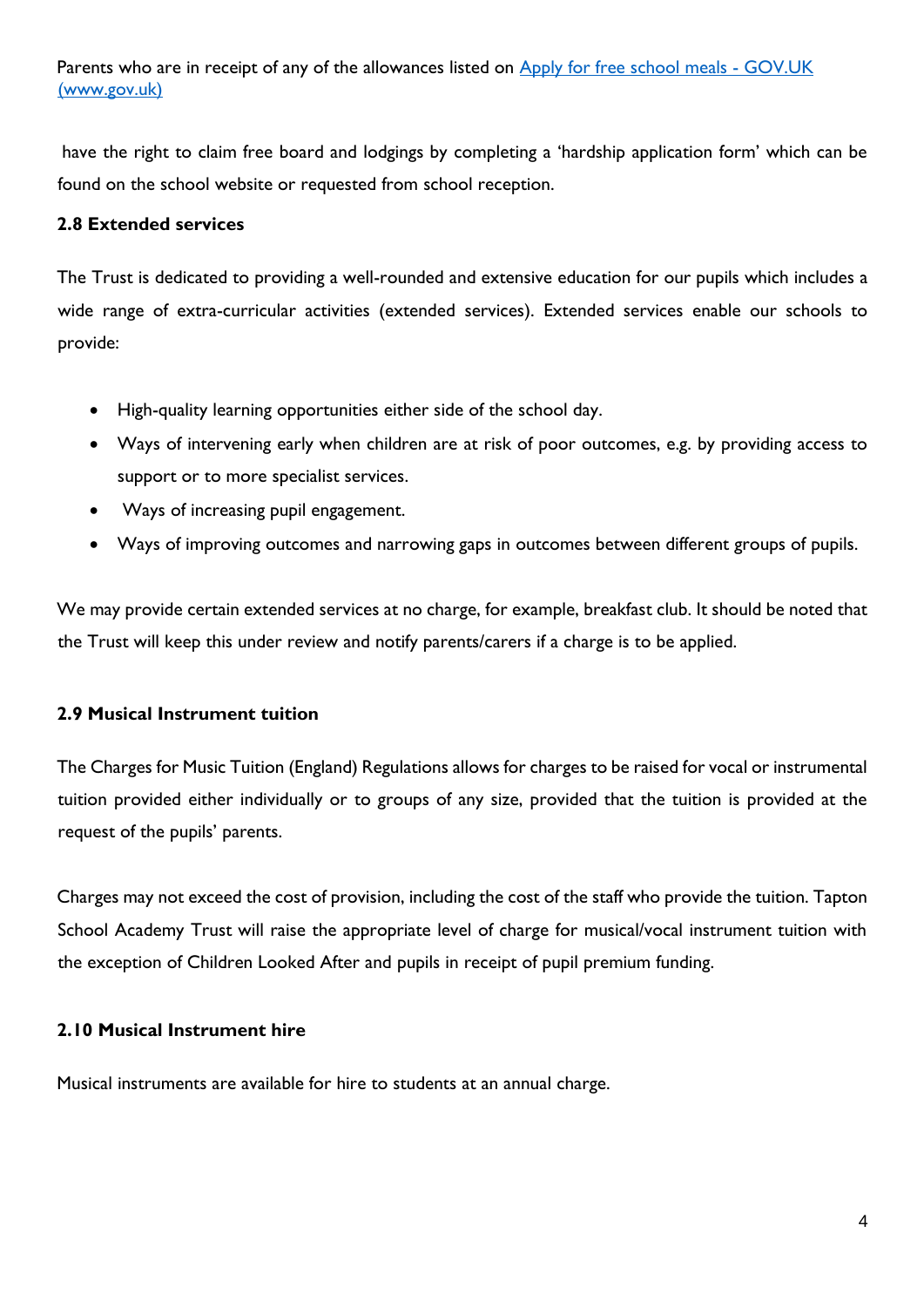Instruments loaned to students as part of the Pathways Programme may be loaned at nil cost, however, should the instrument be taken off the school site and is subsequently lost or damaged the parent signs a letter to agree to pay £20 towards the cost of replacement.

#### <span id="page-6-0"></span>**2.11 Breakages**

The financial cost relating to breakages/damage/fines are recoverable from parents and can be pursued as a civil debt. A charge will also apply for loss or damage to Academy property which is placed under the responsibility of the student and may be taken off the premises**.**

## <span id="page-6-1"></span>**2.12 Lettings/Use of Facilities**

Under no circumstances will lettings be subsidised from resources provided for students' education.

Facilities will only be let where they are not needed for purposes of education during that time.

The charge is negotiated between the school and the prospective tenant using the Trust Proforma Hire Agreement. This will include the cost of hire of a space and any related facilities used.

All hirers will need to demonstrate that they have adequate insurance to compensate the school for any damage they cause and a copy of the insurance certificate should be obtained and retained during the let. Where there is a doubt the school can consult its' insurer.

Where the school is a PFI school, opportunities are limited to 7am – 6pm. During this time a charge can be made to cover the use of the premises, administration, wear and tear and general disturbance. The Headteacher and the PFI landlord should be made aware of the letting, the latter being responsible for the provision of fixed facilities (washrooms etc), health and safety and cleanliness.

#### <span id="page-6-2"></span>**2.13 Remission of Parent/Student charges**

The Trust will consider the remission of charges to parents or carers who find themselves in financial difficulties and who are in receipt of low income support payments such as those allowances aligned with free school meal eligibility criteria (e.g. universal credit).

The parent / career may apply to the school for financial support towards the cost of charges and this will be considered by the headteacher. This will be dealt with confidentially.